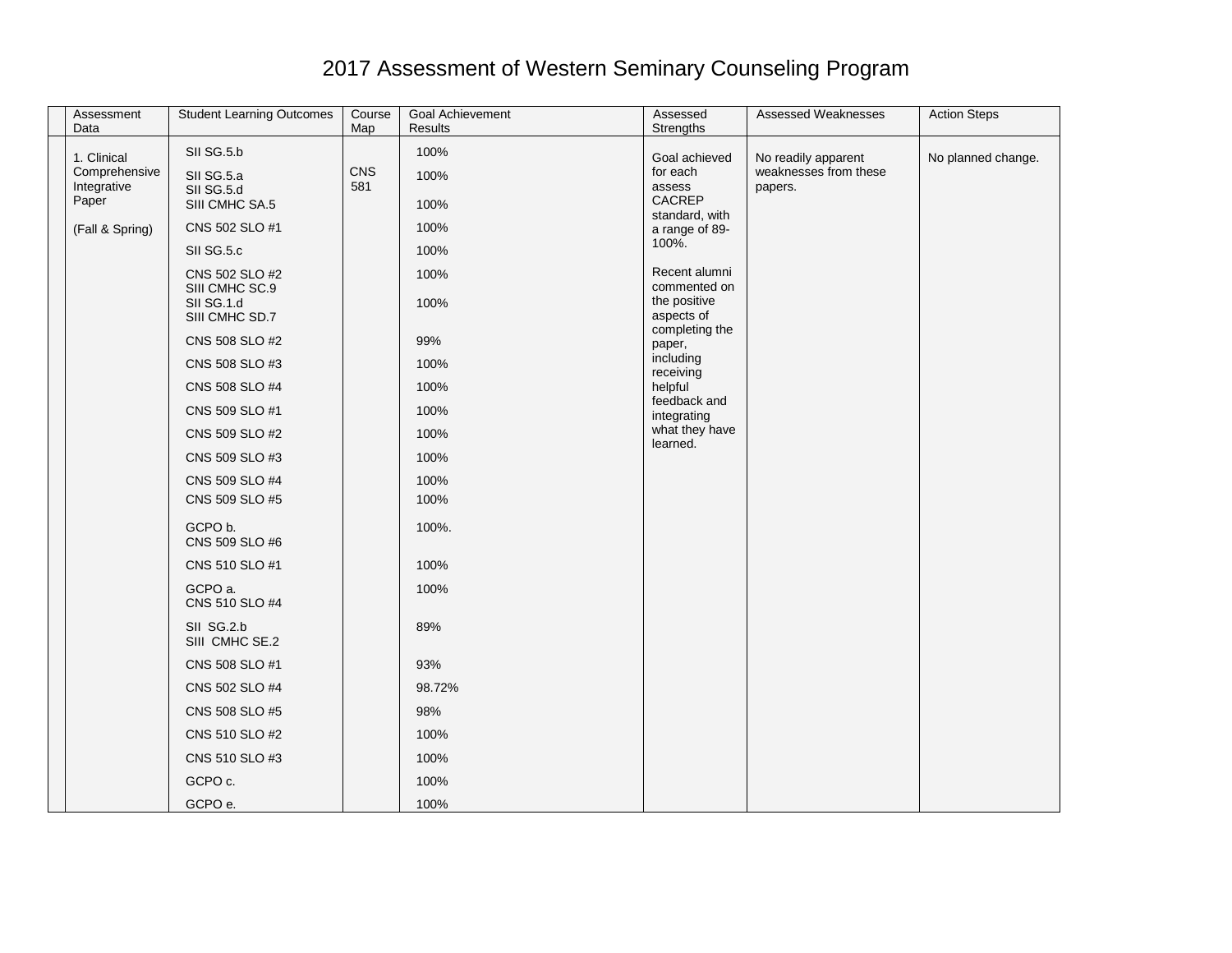| Assessment<br>Data                                  | <b>Student Learning Outcomes</b>                                                                           | Course<br>Map | <b>Goal Achievement</b><br><b>Results</b>   | Assessed<br>Strengths                                                                                                                                                        | Assessed Weaknesses                                                                                                           | <b>Action Steps</b>                                                                                                                                                                     |
|-----------------------------------------------------|------------------------------------------------------------------------------------------------------------|---------------|---------------------------------------------|------------------------------------------------------------------------------------------------------------------------------------------------------------------------------|-------------------------------------------------------------------------------------------------------------------------------|-----------------------------------------------------------------------------------------------------------------------------------------------------------------------------------------|
|                                                     |                                                                                                            |               |                                             |                                                                                                                                                                              |                                                                                                                               |                                                                                                                                                                                         |
| 2. Case study<br>assessments<br>(Fall)              | SIII CMHC SL.1<br>SIII CMHC SK.1<br>SIII CMHC SC.2<br>SIII CMHC SK.2<br>S III CMHC SG.3<br>CNS 526 SLO # 2 | CNS<br>505    | 100%<br>100%<br>100%<br>100%<br>100%<br>97% | Goal achieved<br>for each<br>assessed<br>CACREP<br>standard, with<br>a range of 97-<br>100%.<br>Recent alumni<br>commented<br>that it helped<br>them prep for<br>the NCMHCE. | We discovered that<br>treatment planning content<br>has been omitted from CNS<br>505 Psychopathology.                         | The fall course will<br>add a treatment<br>planning component<br>to the curriculum.                                                                                                     |
| 3. Life stage<br>application<br>project<br>(Spring) | SII SG.3.b<br>SII SG.3.e<br>SII SG.3.f<br>SIII CMHC SG.1<br>SIII CMHC SD.3<br>SII SG.3.h                   | CNS<br>507    | 93%<br>93%<br>98%<br>90%<br>93%             | Goal achieved<br>for each<br>assessed<br><b>CACREP</b><br>standard, with<br>a range of 90-<br>98%.                                                                           | No readily apparent<br>weaknesses from these<br>papers.                                                                       | No planned change.                                                                                                                                                                      |
| 4. Specialty<br>group<br>presentation<br>(Spring)   | SII SG.6.a<br>SII SG.6.b<br>SII SG.6.c<br>SII SG.6.d<br>SII SG.6.e                                         | CNS<br>512    | 100%<br>100%<br>100%<br>96%<br>100%         | Goal achieved<br>for each<br>assessed<br><b>CACREP</b><br>standard, with<br>a range of 96-<br>100%.                                                                          | Though standards were<br>achieved, we wish<br>continued growth in cultural<br>awareness with regard to<br>group facilitation. | Plan to add required<br>viewing of some<br>online video content.<br>Require addressing<br>diversity in weekly<br>journal entries.<br>Add more emphasis<br>on theoretical<br>approaches. |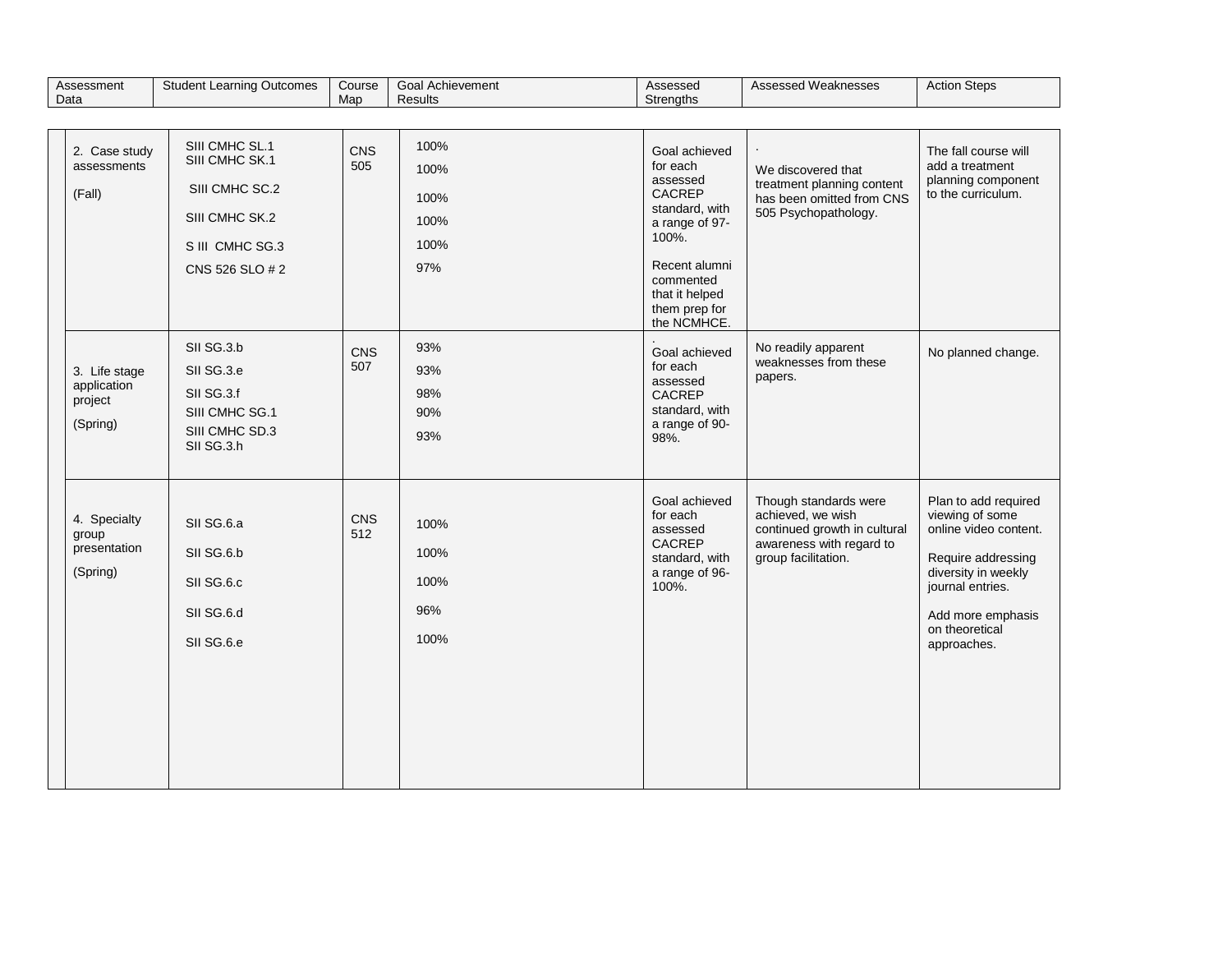| Assessment                                                                 | <b>Student Learning Outcomes</b>                                                                                                                                         | Course                   | <b>Goal Achievement</b>                | Assessed                                                                                                                                                            | Assessed Weaknesses                                                                                                | <b>Action Steps</b>                                                                                            |
|----------------------------------------------------------------------------|--------------------------------------------------------------------------------------------------------------------------------------------------------------------------|--------------------------|----------------------------------------|---------------------------------------------------------------------------------------------------------------------------------------------------------------------|--------------------------------------------------------------------------------------------------------------------|----------------------------------------------------------------------------------------------------------------|
| Data                                                                       |                                                                                                                                                                          | Map                      | <b>Results</b>                         | Strengths                                                                                                                                                           |                                                                                                                    |                                                                                                                |
|                                                                            |                                                                                                                                                                          |                          |                                        |                                                                                                                                                                     |                                                                                                                    |                                                                                                                |
| 5. Couples<br>counseling<br>treatment plan<br>(Fall)                       | CNS 516 SLO #3<br>SIII MCFC SA.2<br>SIII MCFC SA.5<br>SIII MCFC SE.1                                                                                                     | <b>CNS</b><br>516        | 92%<br>93%<br>98%<br>98%               | Goal achieved<br>for each<br>assessed<br><b>CACREP</b><br>standard, with<br>a range of 92-<br>98%.                                                                  | No readily apparent<br>weaknesses from these<br>papers.                                                            | No planned change.                                                                                             |
| 6. Career<br>assessment<br>plan.<br>(Summer)                               | SII SG.4.a<br>SII SG.4.g<br>SII SG.4.b<br>SII SG.4.c<br>SII SG.4.d<br>SII SG.4.e<br>SII SG.4.f                                                                           | <b>CNS</b><br>518        | 92%<br>90%<br>86%<br>96%<br>94%<br>94% | Goal achieved<br>for each<br>assessed<br>CACREP<br>standard, with<br>a range of 86-<br>96%.<br>Dr. Thiesen<br>provides an in-<br>depth<br>handbook of<br>resources. | No readily apparent<br>weaknesses from these<br>papers.                                                            | No planned change.                                                                                             |
| 7. Research<br>and evaluation<br>of therapeutic<br>effectiveness<br>(Fall) | SII SG.8.b<br>SIII CMHC SI.3<br>SIII CMHC SJ.1<br>SIII CMHC SK.2<br>SII SG.8.f<br>SIII CMHC SJ.2<br>SIII CMHC SJ.3<br>SIII CMHC SA.8<br>SIII CMHC SE.6<br>SIII CMHC SB.2 | CNS<br>519<br>CNS<br>581 | 93%<br>87%<br>98%<br>92%<br>87%<br>93% | Goal achieved<br>for each<br>assessed<br><b>CACREP</b><br>standard, with<br>a range of 87-<br>98%.                                                                  | Students often do not have<br>opportunity to practice<br>career counseling at their<br>practicum/internship sites. | Students are to<br>conduct their own<br>qualitative or<br>quantitative research<br>and program<br>evaluations. |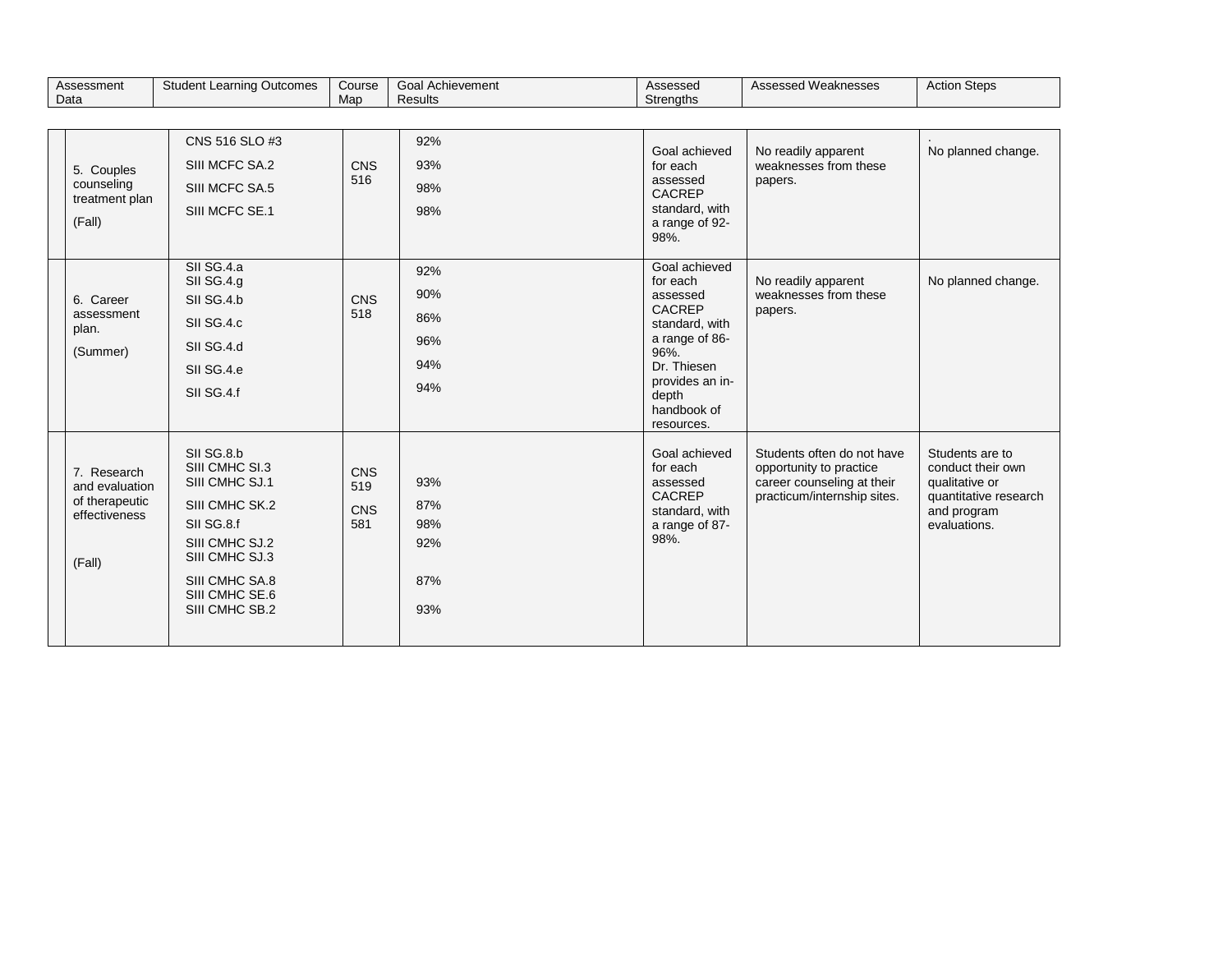| Assessment                       | <b>Student Learning Outcomes</b>  | Course     | <b>Goal Achievement</b> | Assessed                          | Assessed Weaknesses                                    | <b>Action Steps</b>                             |
|----------------------------------|-----------------------------------|------------|-------------------------|-----------------------------------|--------------------------------------------------------|-------------------------------------------------|
| Data                             |                                   | Map        | <b>Results</b>          | <b>Strengths</b>                  |                                                        |                                                 |
|                                  | SII SG.7.a                        |            |                         |                                   |                                                        |                                                 |
|                                  |                                   |            | 81%                     | Scores ranged                     | Two standards relatively                               | Increase interactive                            |
| 8. Passing                       | SII SG.7.b                        | <b>CNS</b> | 81%                     | from 81 to<br>98%.                | low at 81% on SII SG 7.a,<br>and SII SG 7.b.           | learning activities with<br>regard to           |
| score on CNS<br>525 final exam.  | SII SG.7.c                        | 525        | 89%                     |                                   |                                                        | standardized testing                            |
| (Spring)                         | SII SG.7.d                        |            | 89%                     |                                   |                                                        | principles.                                     |
|                                  | SII SG.7.e                        |            | 89%                     |                                   |                                                        | Present students with<br>a vignette of a        |
|                                  | SII SG.7.f                        |            | 98%                     |                                   |                                                        | multicultural fictional                         |
|                                  | SIII CMHC SH.1                    |            | 98%                     |                                   |                                                        | client.                                         |
|                                  | SIII CMHC SK.4                    |            | 98%                     |                                   |                                                        |                                                 |
|                                  | SII SG.7.g                        |            | 86%                     |                                   |                                                        |                                                 |
|                                  | SIII CMHC SG.2                    |            | 93%                     |                                   |                                                        |                                                 |
|                                  | SIII CMHC SG.4                    |            | 95%                     |                                   |                                                        |                                                 |
|                                  | SIII CMHC SH.4                    |            | 78%                     | Three<br>standards                | There were three                                       | Have students write a<br>paper on a client with |
| 9. Dual                          | SIII CMHC SC.4                    | CNS        | 98%                     | ranged from 85                    | inadequate outcomes - SIII                             | drug use based upon                             |
| diagnosis case<br>write-up       | SIII CMHC SD.8                    | 529        | 78%                     | to 98%.                           | CMHC SH.3, SIII CMHC<br>SH.4, SIII SD.8, ranging       | a choice of 3-4 client<br>vignettes rather than |
| (Fall)                           | SIII CMHC SK.3<br>SIII CMHC SA.6  |            | 92%                     |                                   | from 65 to 78%.                                        | giving them the option<br>of creating a client. |
|                                  | SIII CMHC SH.3                    |            | 65%                     |                                   | There is a lack of<br>integration between medical      | Change case write-up                            |
|                                  | SII SG.3.g                        |            | 85%                     |                                   | history, mental health                                 | instructions to include                         |
|                                  |                                   |            |                         |                                   | diagnosis, and substance<br>abuse diagnosis in many    | documentation of dual<br>diagnosis and historic |
|                                  |                                   |            |                         |                                   | mental health agencies.                                | use.                                            |
|                                  | SII SG.5.g                        |            | 91%                     | Goal achieved<br>for five         | SII SG.1.c with regard to                              | Have a panel of                                 |
| 10. Case study<br>with treatment | SIII CMHC SD.6                    | CNS<br>557 | 93%                     | assessed<br><b>CACREP</b>         | inter-disciplinary team work<br>was inadequate at 75%. | support resource<br>people to inform            |
| plan and crisis<br>intervention  | SII SG.1.c                        | CNS        | 75%                     | standards, with<br>a range of 91- | Students struggle with                                 | students of their role<br>of expertise and      |
| strategy                         | SIII CMHC SA.3<br>SIII CMHC SA.10 | 558        |                         | 94%.                              | knowing the difference<br>between various mental       | availability. Include<br>information on         |
| (Summer)                         | SII SG.3.d                        |            | 92%                     |                                   | health professions.                                    | resources such as                               |
|                                  | SIII CMHC SC.6                    |            |                         |                                   |                                                        | housing, chemical<br>treatment, financial       |
|                                  | SIII CMHC SK.5<br>SII SG.3.c      |            | 94%                     |                                   |                                                        | resources, and wrap-                            |
|                                  | SIII CMHC SA.9<br>SIII CMHC SL.3  |            | 94%                     |                                   |                                                        | around services.                                |
|                                  |                                   |            |                         |                                   |                                                        |                                                 |
|                                  |                                   |            |                         |                                   |                                                        |                                                 |
|                                  |                                   |            |                         |                                   |                                                        |                                                 |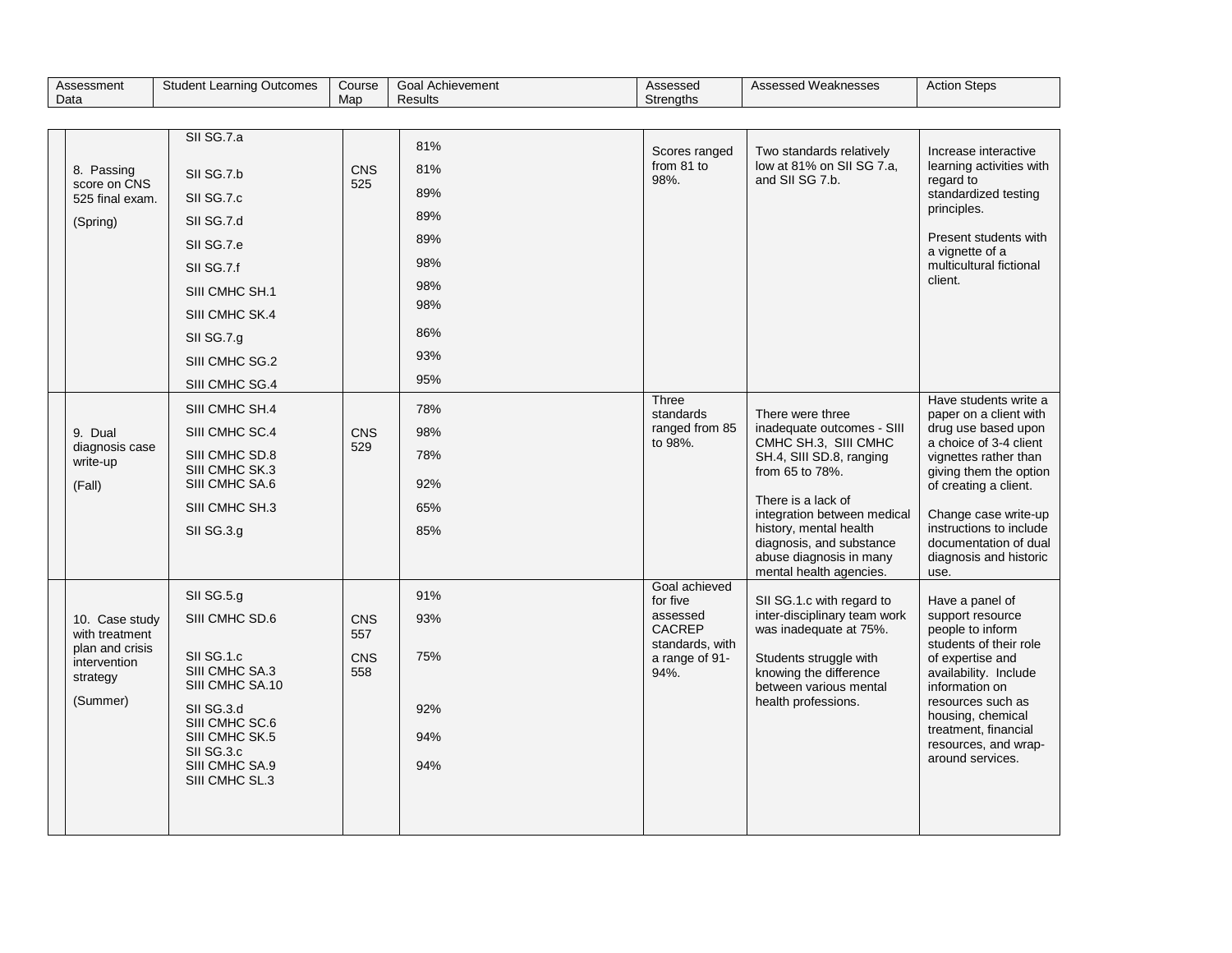| Assessment Data                                    | <b>Student Learning Outcomes</b>                                                                   | Course<br>Map     | <b>Goal Achievement</b><br>Results     | Assessed<br>Strengths                                                                              | Assessed Weaknesses                                                                           | <b>Action Steps</b>                                                                                  |
|----------------------------------------------------|----------------------------------------------------------------------------------------------------|-------------------|----------------------------------------|----------------------------------------------------------------------------------------------------|-----------------------------------------------------------------------------------------------|------------------------------------------------------------------------------------------------------|
| 11. Domestic<br>Violence Plan<br>paper<br>(Summer) | CNS 544 SLO 1<br>CNS 544 SLO 2<br>CNS 544 SLO 3<br>CNS 544 SLO 4<br>CNS 544 SLO 5<br>CNS 544 SLO 6 | <b>CNS</b><br>544 | 99%<br>89%<br>89%<br>96%<br>93%<br>96% | Goal achieved<br>for each<br>assessed<br><b>CACREP</b><br>standard, with<br>a range of 89-<br>99%. | Student awareness of<br>community resources and<br>referrals for trauma and<br>abuse victims. | Present online video<br>courses by two<br>community resources<br>of trauma and<br>domestic violence. |

| 12. Map out<br>your family<br>genogram<br>(Fall)                        | SII SG.5.e<br>SII SG.3.a                                           | <b>CNS</b><br>503 | 92.5%<br>89%                                          | Goal achieved<br>for each<br>assessed<br><b>CACREP</b><br>standard, with<br>a range of 89-<br>92.5%. | No readily apparent<br>weaknesses from this<br>assignment. | No planned change.                                                           |
|-------------------------------------------------------------------------|--------------------------------------------------------------------|-------------------|-------------------------------------------------------|------------------------------------------------------------------------------------------------------|------------------------------------------------------------|------------------------------------------------------------------------------|
| 13. Human<br><b>Sexuality Paper</b><br>(Spring)                         | SIII MCFC SC.3<br>SIII MCFC SE.2<br>CNS 523 SLO 3<br>CNS 523 SLO 4 | <b>CNS</b><br>523 | 99%<br>95%<br>97%<br>99%                              | Goal achieved<br>for each<br>assessed<br><b>CACREP</b><br>standard, with<br>a range of 95-<br>99%.   | No readily apparent<br>weaknesses from this<br>assignment. | No planned change.                                                           |
| 14. Passing<br>evaluations<br>from pre-<br>practicum<br>(Fall & Spring) | GCPO d.<br>SII SG.5.f                                              | <b>CNS</b><br>501 | Fall 2017 ----96% passing<br>Spring 2017-100% passing | Goal achieved<br>for each<br>assessed<br><b>CACREP</b><br>standard, with<br>a range of 96-<br>100%.  | No readily apparent<br>weaknesses from this<br>assignment. | Suggestion of pairing<br>an advanced student<br>with an incoming<br>student. |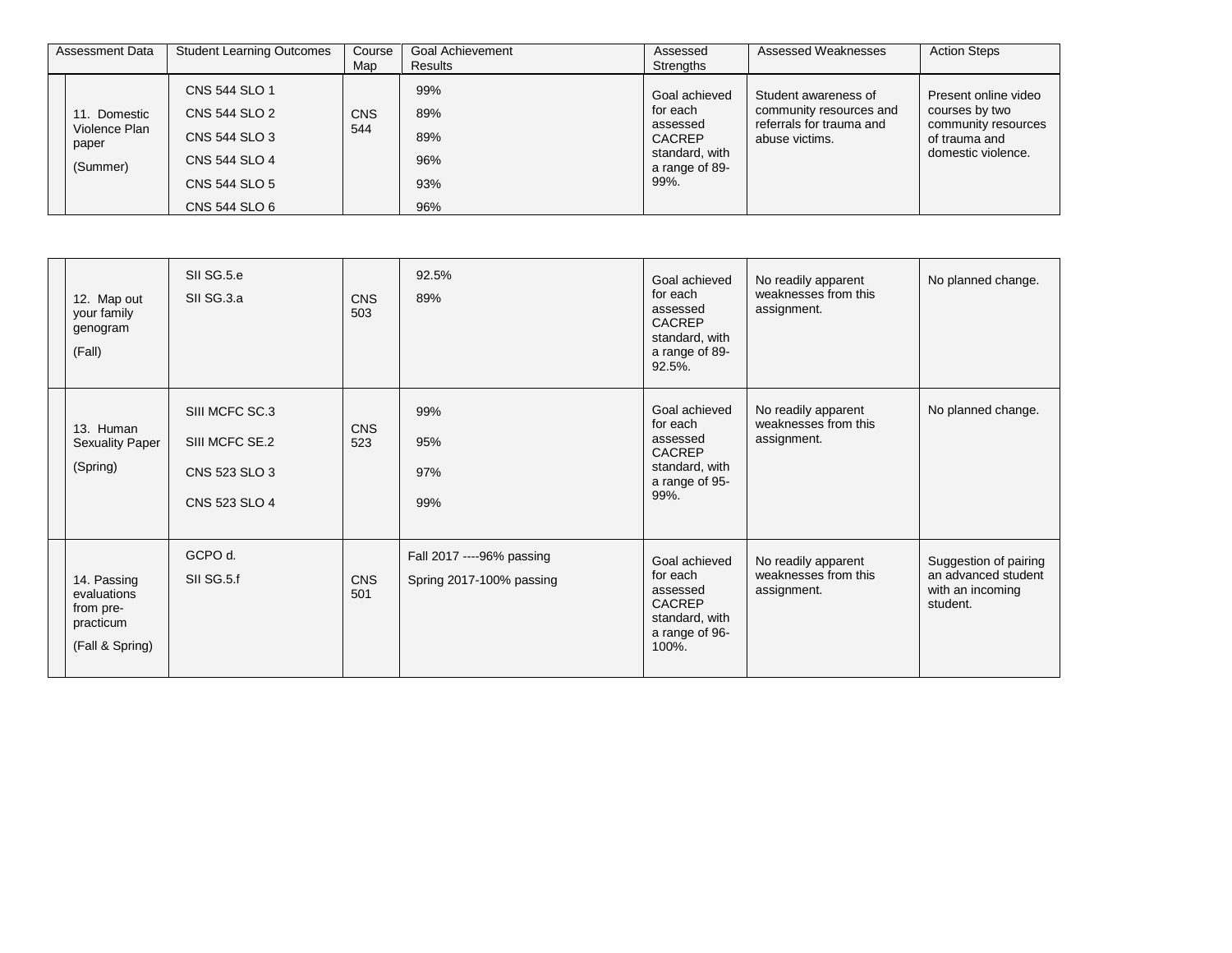| $15 - 17.$<br>Goal achieved<br>Campus supervisors rated<br>Internship<br>students as inadequate, 75<br>for each<br>CNS<br>SP 2017<br>SU 2017<br><b>Fall 2017</b><br>Performance<br>to 78% on four standards:<br>assessed<br>conference<br>530-<br>Evaluations<br><b>CACREP</b><br>SIII CMHC SG.2, SIII<br>534<br>(Site<br>CMHC SH.2, SIII CMHC<br>standard, with<br>93 / 96%<br>89/98%<br>93/96%<br>Supervisor,<br>a range of 80-<br>SK.1, and SIII CMHC SL.2<br>GCPOc<br>Campus<br>98% except for<br>90/91 %<br>88 / 88%<br>90/96%<br>Supervisor,<br>four standards.<br>Many internship sites do not<br>GCPOd<br>Self)<br>permit diagnosis of clients.                                                                                                                                                                                               | Assessed Weaknesses<br><b>Action Steps</b>                                                                                                                                                                                                                                                                                             | Assessed<br>Strengths |         |        | Goal Achievement<br>Results | Course<br>Map | <b>Student Learning Outcomes</b> | Assessment<br>Data |
|-------------------------------------------------------------------------------------------------------------------------------------------------------------------------------------------------------------------------------------------------------------------------------------------------------------------------------------------------------------------------------------------------------------------------------------------------------------------------------------------------------------------------------------------------------------------------------------------------------------------------------------------------------------------------------------------------------------------------------------------------------------------------------------------------------------------------------------------------------|----------------------------------------------------------------------------------------------------------------------------------------------------------------------------------------------------------------------------------------------------------------------------------------------------------------------------------------|-----------------------|---------|--------|-----------------------------|---------------|----------------------------------|--------------------|
|                                                                                                                                                                                                                                                                                                                                                                                                                                                                                                                                                                                                                                                                                                                                                                                                                                                       |                                                                                                                                                                                                                                                                                                                                        |                       |         |        |                             |               |                                  |                    |
| (Spring-Fall)<br>89/93%<br>95/98 %<br>94/97 %<br>SIII CMHC SB.1<br>client.<br>83%<br>84%<br>85%<br><b>SIII CMHC SB.2</b><br>86%<br>87%<br>89%<br>SIII CMHC SC.1<br>90%<br>83%<br>89%<br><b>SIII CMHC SC.5</b><br>85 / 89%<br>92/98%<br>90/84 %<br>SIII CMHC SC.7<br>86%<br>86%<br>89%<br>SIII CMHC SD.1<br>90 / 82%<br>86/97%<br>90/89 %<br>SIII CMHC SD.2<br>85%<br>83%<br>83%<br><b>SIII CMHC SD.4</b><br>89%<br>92%<br>91%<br>SIII CMHC SD.7<br>90%<br>83%<br>83%<br><b>SIII CMHC SF.1</b><br>86%<br>83%<br>86%<br>SIII CMHC SF.2<br>85/%<br>86 / 75%<br>87%<br>SIII CMHC SG.2<br>85/84 %<br>86 / 75%<br>87/92%<br>SIII CMHC SH.2<br>83/90%<br>80/82 %<br>83/78%<br>SIII CMHC SK.1<br>80/82 %<br>83/78%<br>83/90%<br>SIII CMHC SL.2<br>Site/<br>Site/<br>Site/<br>Campus<br>Campus<br>Campus<br><b>Bold indicates site</b><br>supervisor only eval | Changes are now<br>made to the case<br>presentations:<br>creating a section on<br>community resources,<br>psychosocial<br>assessment, spiritual<br>assessment and<br>explaining intern's<br>theory relating to<br>Add case conference<br>instructions, including<br>diagnosis as a<br>substantive part of the<br>review for each case. |                       | 93/97 % | 94/98% | 91 / 95%                    |               | GCPOe                            |                    |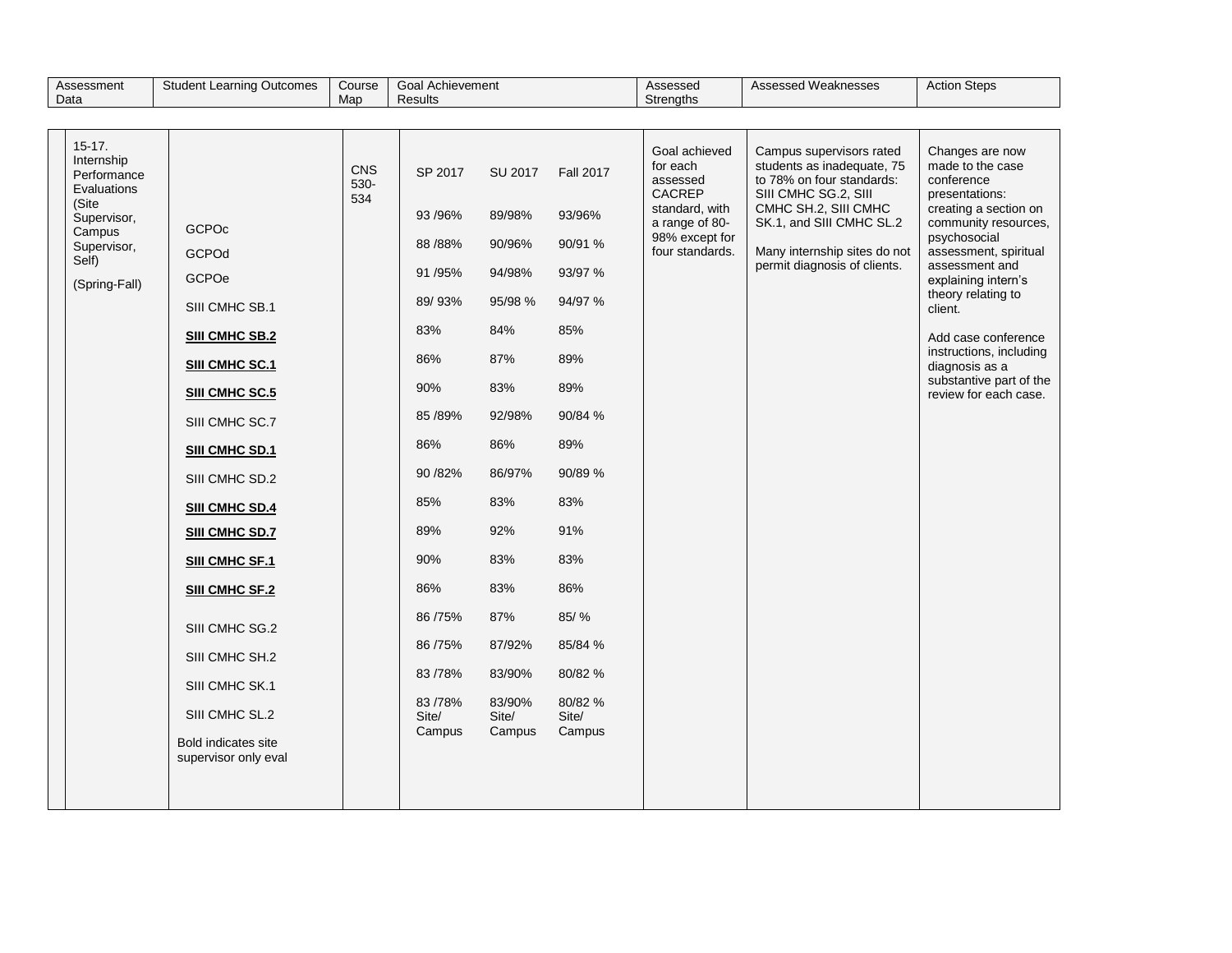| Assessment<br>Data                                              | <b>Student Learning Outcomes</b>                                                                 | Course<br>Map     | <b>Goal Achievement</b><br>Results                                                                                       | Assessed<br>Strengths                                                                                                                                       | Assessed Weaknesses                                                                       | <b>Action Steps</b>                                                                                                                                                                                                                                                                                                        |
|-----------------------------------------------------------------|--------------------------------------------------------------------------------------------------|-------------------|--------------------------------------------------------------------------------------------------------------------------|-------------------------------------------------------------------------------------------------------------------------------------------------------------|-------------------------------------------------------------------------------------------|----------------------------------------------------------------------------------------------------------------------------------------------------------------------------------------------------------------------------------------------------------------------------------------------------------------------------|
|                                                                 |                                                                                                  |                   |                                                                                                                          |                                                                                                                                                             |                                                                                           |                                                                                                                                                                                                                                                                                                                            |
| 18. Supervisor<br>evaluations by<br>students<br>(Fall & Spring) |                                                                                                  |                   | 88% - Spring 2016<br>91% - Summer 2016<br>93% - Fall 2016                                                                | Supervisors<br>met student<br>expectations<br>with a range of<br>88-93%.                                                                                    | No readily apparent<br>weaknesses.                                                        | No planned change.                                                                                                                                                                                                                                                                                                         |
| 19. Passing<br>score on the<br><b>CPCE</b><br>(Fall & Spring)   | Mar 2017 N=6<br>$\mu = 87.87$<br>June 2017 N=3<br>$\mu = 87.87$<br>Oct 2017 N=9<br>$\mu = 87.87$ |                   | <b>WS</b><br>Exit<br>Date<br>Exam<br>3/2017<br>91.83<br>87.13<br>6/2017<br>94.67<br>87.13<br>100.44<br>87.13<br>10/21/17 | Superior<br>performance<br>with all<br>aggregate<br>Western<br>Seminary<br>means<br>exceeding the<br>national<br>averages for<br>Exit Exams.                | No readily apparent<br>weaknesses.                                                        | No planned change.                                                                                                                                                                                                                                                                                                         |
| 20. Personal<br>reflection paper<br>(Fall)                      | SIII CMHC SC.9<br>SII SG.1.d<br>SIII CMHC SD.7<br>SII SG.1.e<br>SIII CMHC SD.9<br>SIII CMHC SA.5 | <b>CNS</b><br>506 | 92%<br>76%                                                                                                               | Students have<br>a good<br>understanding<br>of self-care<br>strategies.                                                                                     | One inadequate outcome<br>SIII CMHC SD.9 relates to<br>appropriate use of<br>supervision. | It was noted that this<br>is covered more<br>thoroughly in CNS<br>557, the suicide<br>intervention class. It<br>may be better to<br>measure the standard<br>from that paper.<br>However, further<br>emphasis on the<br>appropriate use of<br>supervision in the<br>legal and ethical<br>issues course may be<br>increased. |
| 20. Steps to<br>Licensure<br>Paper (Fall)                       | <b>SII SG.1.g</b>                                                                                |                   |                                                                                                                          | The steps to<br>licensure paper<br>demonstrated<br>student<br>knowledge in<br>this area at a<br>99% rate which<br>is an increase<br>over previous<br>years. | No readily apparent<br>weaknesses.                                                        | No planned change.                                                                                                                                                                                                                                                                                                         |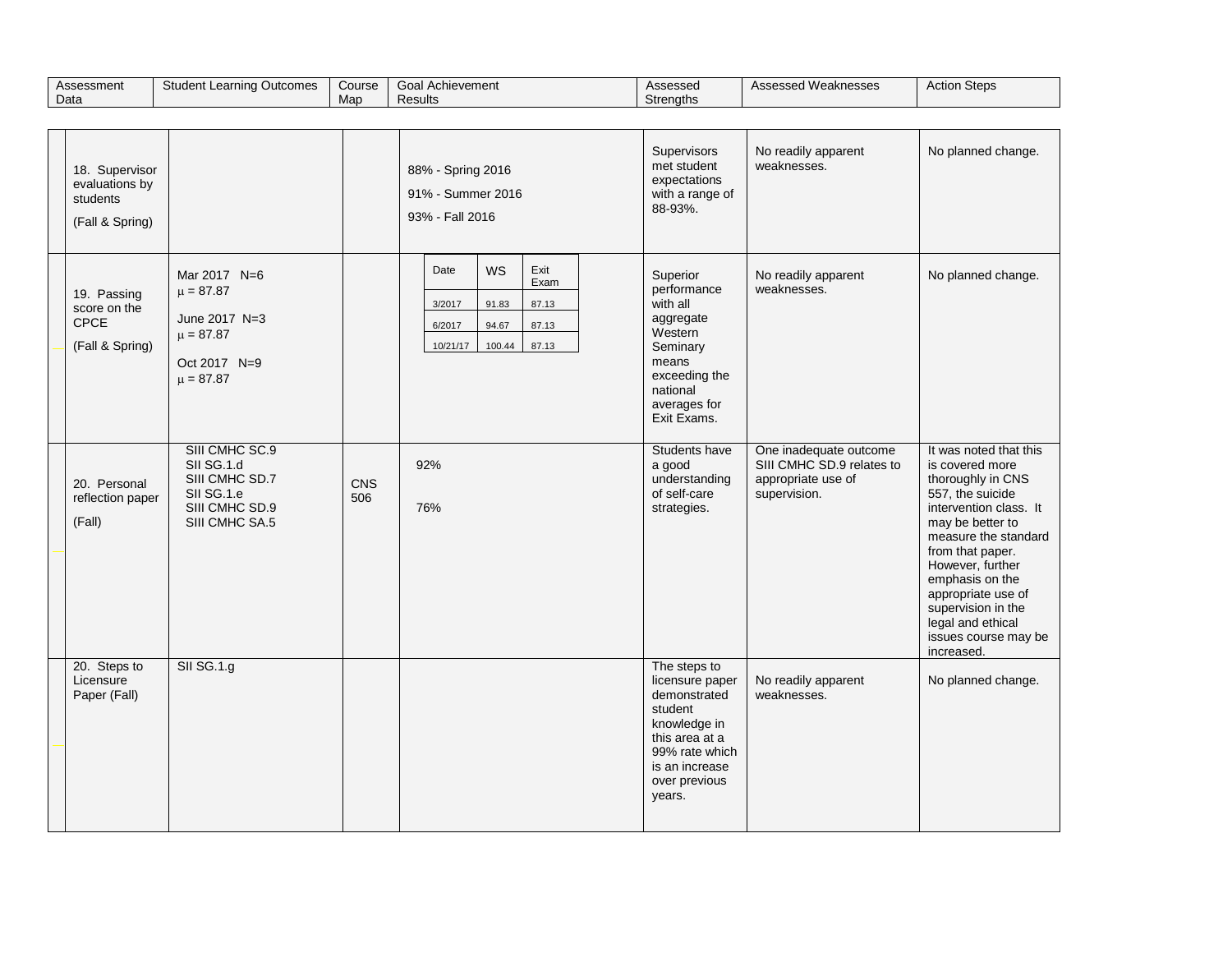| Assessment<br>Data | <b>Student Learning Outcomes</b> | Course<br>Map | Goal Achievement<br>Results | Assessed<br>Strengths | Assessed Weaknesses | <b>Action Steps</b> |
|--------------------|----------------------------------|---------------|-----------------------------|-----------------------|---------------------|---------------------|
|                    |                                  |               |                             |                       |                     |                     |

| 21. Social<br>Advocacy<br>Paper<br>(Summer)        | SII SG.2.a<br>SIII CMHC SC.8<br>SII SG.2.c<br>SIII CMHC SE.1<br>SIII CMHC SE.5<br>SIII CMHC SF.3<br>SII SG.2.d<br>SIII CMHC SE.3<br>SIII CMHC SD.4<br>SIII CMHC SD.5<br>SII SG.2.e<br>SII SG.2.f<br>SIII CMHC SE.4<br>SII SG.1.h<br>SII SG.1.i                                                                              | CNS<br>513 | 100%<br>100%<br>100%<br>100%<br>100%                                                                                   |                                                                                                                      | Standards were<br>all assessed at<br>100%<br>achievement.                                                                                                                  | No readily apparent<br>weaknesses.                                                                                                                    | No planned change.                                                                                                                                                                                                                                                                                                                                          |
|----------------------------------------------------|-----------------------------------------------------------------------------------------------------------------------------------------------------------------------------------------------------------------------------------------------------------------------------------------------------------------------------|------------|------------------------------------------------------------------------------------------------------------------------|----------------------------------------------------------------------------------------------------------------------|----------------------------------------------------------------------------------------------------------------------------------------------------------------------------|-------------------------------------------------------------------------------------------------------------------------------------------------------|-------------------------------------------------------------------------------------------------------------------------------------------------------------------------------------------------------------------------------------------------------------------------------------------------------------------------------------------------------------|
| 22. Site<br>evaluations by<br>students<br>(Spring) |                                                                                                                                                                                                                                                                                                                             |            | 97% - Fall 2017                                                                                                        | 90% - Spring 2017<br>94% - Summer 2017                                                                               | Interns seemed<br>fairly happy<br>with their sites<br>with overall<br>ratings ranging<br>from 90 to<br>97%.                                                                | No readily apparent<br>weaknesses.                                                                                                                    | No planned change.                                                                                                                                                                                                                                                                                                                                          |
| 23. Graduate<br>surveys<br>(Summer)                | 1 Preparation for basic<br>helping skills<br>2 Assessing clients<br>3 Diagnosing clients<br>4 Treatment planning<br>5 Ethical issues<br>6 Client records<br>7 Use of supervision<br>8 Independent work<br>9 Team work<br>10 Work eclectically<br>11 Cultural sensitivity<br>12 Community<br>resources<br>13 Using test data |            | 1<br>$\sqrt{2}$<br>3<br>$\overline{4}$<br>5<br>6<br>$\overline{7}$<br>8<br>9<br>10<br>11<br>12<br>13<br>14<br>15<br>16 | 100%<br>98.5%<br>97%<br>78.5%<br>100%<br>81%<br>96%<br>92.5%<br>97%<br>91%<br>95%<br>78%<br>89%<br>90%<br>94%<br>94% | All ratings<br>surpassed the<br>threshold<br>except that<br>graduates did<br>not feel<br>adequately<br>prepared in<br>treatment<br>planning and<br>community<br>resources. | Consistent with previous<br>findings, treatment<br>planning and knowledge of<br>community resources<br>frequently seems to be a<br>relative weakness. | Implement the use in<br>case conference of a<br>treatment planning<br>book with various<br>theoretical approaches<br>It is also hoped that<br>more students will<br>have taken the new<br>treatment planning<br>course when the next<br>survey occurs.<br>Include greater<br>emphasis on<br>treatment planning<br>and resources in case<br>write-up format. |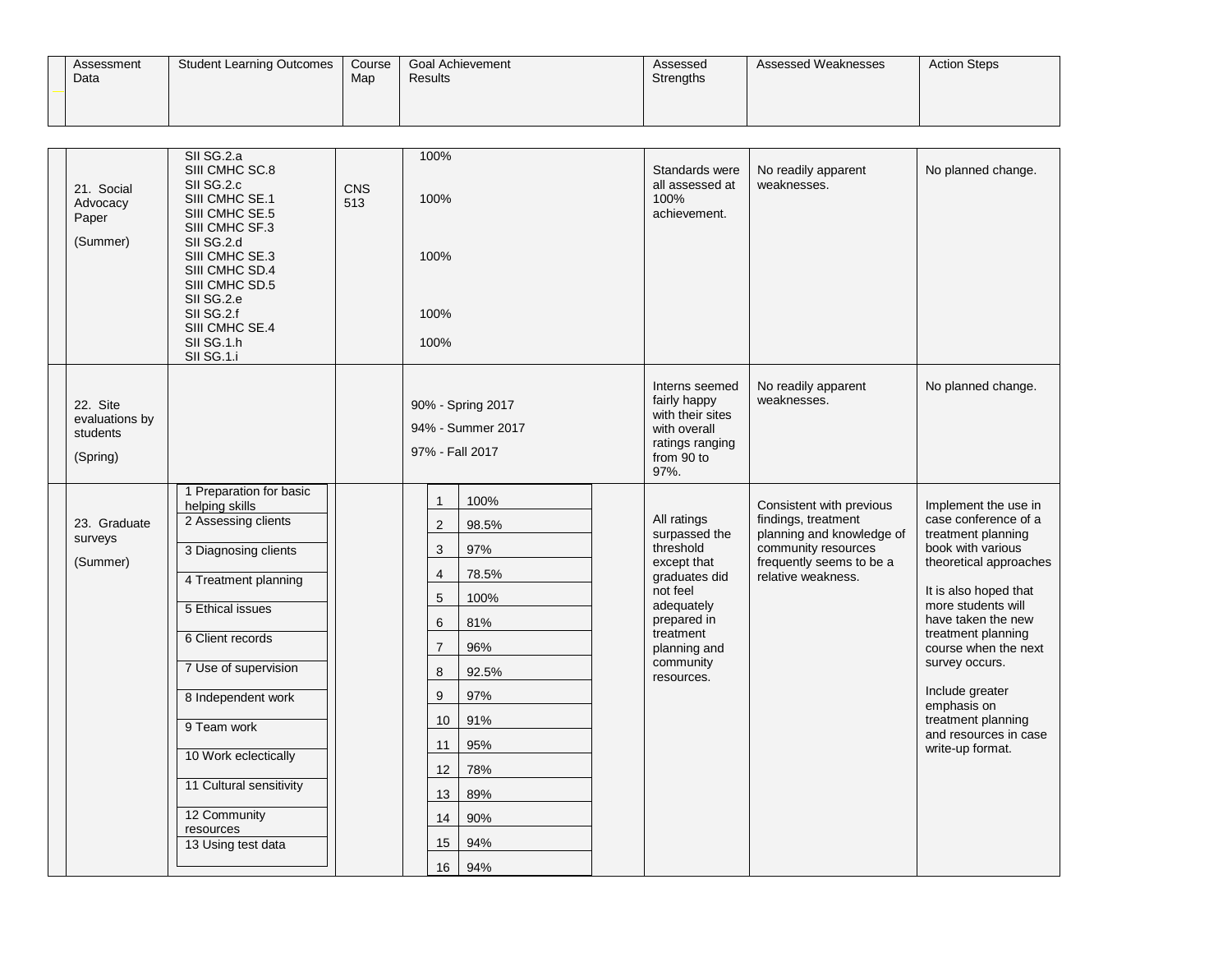|                      | 14 Prep for licensure                       | $17$ | 98%                               |                                 |                                                  |  |
|----------------------|---------------------------------------------|------|-----------------------------------|---------------------------------|--------------------------------------------------|--|
|                      | 15 Career and lifestyle                     | 18   | 97%                               |                                 |                                                  |  |
|                      | 16 Understand family                        | 19   | 88%                               |                                 |                                                  |  |
|                      | system                                      |      |                                   |                                 |                                                  |  |
|                      | 17 Satisfaction of CNS<br>program           | 20   | 73% said yes                      |                                 |                                                  |  |
|                      | 18 Satisfaction with                        |      |                                   |                                 |                                                  |  |
|                      | internship experience<br><b>19 NCE</b>      |      |                                   |                                 |                                                  |  |
|                      |                                             |      |                                   |                                 |                                                  |  |
|                      | 20 Employed in CNS<br>profession w/l 6 mos. |      |                                   |                                 |                                                  |  |
|                      |                                             |      |                                   |                                 |                                                  |  |
| Student              | Courses                                     |      | Student Perception of Achievement |                                 |                                                  |  |
| Evaluation of        | <b>CNS 501</b>                              |      | 86%<br>98%                        | Achievement of<br>course        | The only deficiency was<br>noted in CNS 524      |  |
| Course<br>Objectives | CNS 501PY                                   |      | 90%<br>100%                       | objectives were<br>high ranging | Research where students<br>often have difficulty |  |
| Achievement          |                                             |      | 89%                               | from 81 to                      | visualizing application with                     |  |
|                      | <b>CNS 502</b>                              |      | 87%                               | 100%                            | their clients.                                   |  |
|                      | <b>CNS 503</b>                              |      | 81%                               |                                 |                                                  |  |
|                      | <b>CNS 504</b>                              |      | 96%                               |                                 |                                                  |  |
|                      | <b>CNS 505</b>                              |      | 96%                               |                                 |                                                  |  |
|                      | <b>CNS 506</b>                              |      | 96%                               |                                 |                                                  |  |
|                      | <b>CNS 507</b>                              |      | 91%                               |                                 |                                                  |  |
|                      | <b>CNS 508</b>                              |      | 95%                               |                                 |                                                  |  |
|                      | <b>CNS 509</b>                              |      | 95%                               |                                 |                                                  |  |
|                      | <b>CNS 510</b>                              |      | 98%                               |                                 |                                                  |  |
|                      | <b>CNS 512</b>                              |      | 99%                               |                                 |                                                  |  |
|                      | <b>CNS 513</b>                              |      | 94%                               |                                 |                                                  |  |
|                      | <b>CNS 516</b>                              |      | 100%<br>87%                       |                                 |                                                  |  |
|                      | <b>CNS 518</b>                              |      |                                   |                                 |                                                  |  |
|                      | <b>CNS 519</b>                              |      | 92%                               |                                 |                                                  |  |
|                      | <b>CNS 520</b>                              |      | 91%                               |                                 |                                                  |  |
|                      | <b>CNS 523</b>                              |      | 95%                               |                                 |                                                  |  |
|                      | <b>CNS 524</b>                              |      | 78%                               |                                 |                                                  |  |
|                      | <b>CNS 525</b>                              |      | 97%                               |                                 |                                                  |  |
|                      | <b>CNS 526</b>                              |      | 94%                               |                                 |                                                  |  |
|                      | <b>CNS 528</b>                              |      | 94%                               |                                 |                                                  |  |
|                      | <b>CNS 529</b>                              |      | 93%                               |                                 |                                                  |  |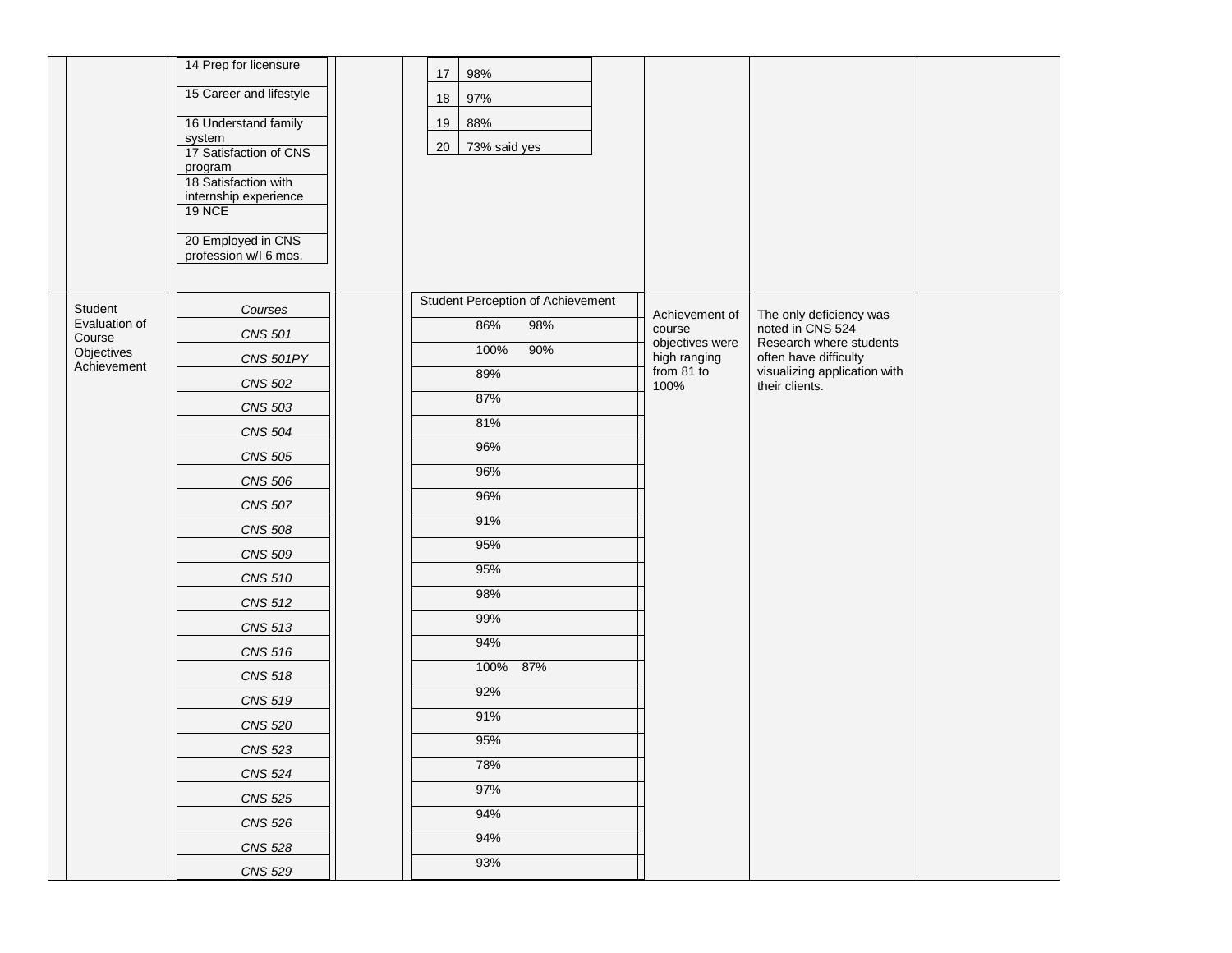| <b>CNS 530</b>  | 93% 88% 91%   |  |  |
|-----------------|---------------|--|--|
| <b>CNS 531</b>  | 100% 100% 94% |  |  |
| <b>CNS 532</b>  | 100% 92% 100% |  |  |
| <b>CNS 533</b>  | 97% 100% 94%  |  |  |
| <b>CNS 534</b>  | 96% 100% 97%  |  |  |
| <b>CNS539</b>   | 100%          |  |  |
| <b>CNS 544</b>  | 91%           |  |  |
| <b>CNS 546</b>  | 95%           |  |  |
| <b>CNS 557</b>  | 98% 100%      |  |  |
| <b>CNS 558</b>  | 98%           |  |  |
| <b>CNS560</b>   | 92%           |  |  |
| <b>CNS 561L</b> | 95%           |  |  |
| <b>CNS 561R</b> | 97%           |  |  |
| <b>CNS 563K</b> | 98%           |  |  |
| <b>CNS 565F</b> | 100%          |  |  |
| <b>CNS 565L</b> | 91%           |  |  |
| <b>CNS 565M</b> | 84%           |  |  |
| <b>CNS 566</b>  | 98%           |  |  |
| CNS 581         | 100% 80% 90%  |  |  |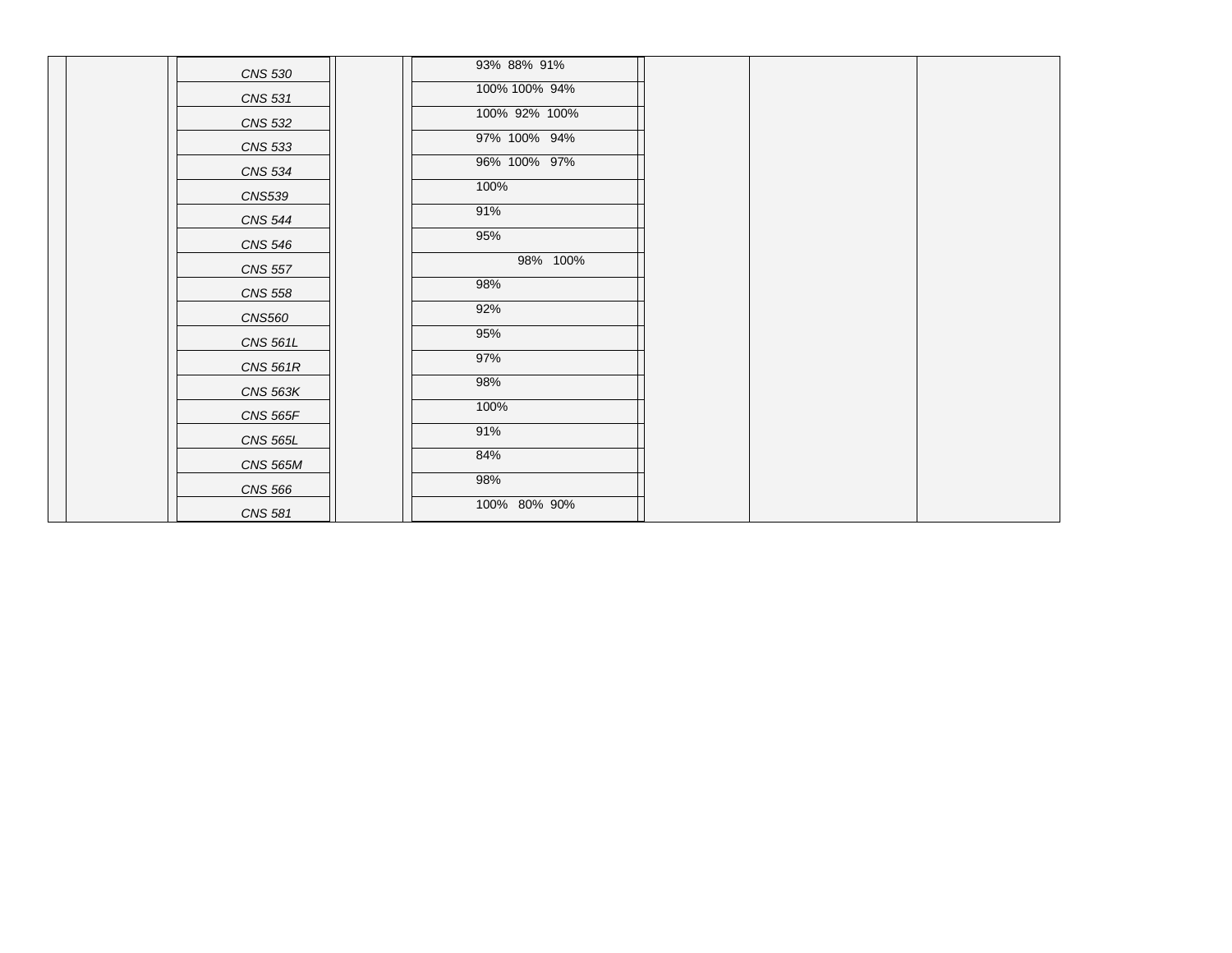| Assessment Data | Student L<br>Learning | -<br>Course | ⊸oal A<br>Achievement | Assessed  | Assessed Weaknesses | Action<br>Steps |
|-----------------|-----------------------|-------------|-----------------------|-----------|---------------------|-----------------|
|                 | Outcomes              | Map         | Results               | Strenaths |                     |                 |

|                 | 1 Academic experience                     | $\mathbf{1}$   | 95%  | Student                | The only deficiency was       | It is suggested that                            |
|-----------------|-------------------------------------------|----------------|------|------------------------|-------------------------------|-------------------------------------------------|
| 24. Student     | 2 Faculty accessible                      | $\overline{c}$ | 96%  | satisfaction           | noted in student satisfaction | we should provide a                             |
| program surveys | 3 Professional Staff                      | $\sqrt{3}$     | 99%  | with the<br>program in | with site supervision.        | training to supervisors<br>and include student  |
| (Summer17)      | 4 Professional Faculty                    |                |      | 2017 was high,         |                               | feedback from                                   |
|                 |                                           | $\overline{4}$ | 97%  | 83 to 99%.             |                               | surveys so that<br>supervisors are              |
|                 | 5 Licensure info                          | $\sqrt{5}$     | 94%  |                        |                               | aware. It was also                              |
|                 | 6 Integration                             | 6              | 97%  |                        |                               | noted that they may<br>benefit from training in |
|                 | 7 Licensure prep                          | $\overline{7}$ | 93%  |                        |                               | how to most                                     |
|                 |                                           | 8              | 93%  |                        |                               | effectively use the<br>evaluation form.         |
|                 | 8 Internship info<br>9 Campus supervision | 9              | 83%  |                        |                               |                                                 |
|                 | 10 Site supervision                       |                | 79%  |                        |                               |                                                 |
|                 |                                           | 10             |      |                        |                               |                                                 |
|                 | 11 Clerical support                       | 11             | 92%  |                        |                               |                                                 |
|                 | 12 Classroom practical                    | 12             | 92%  |                        |                               |                                                 |
|                 | 13 Varied Orientations                    | 13             | 97%  |                        |                               |                                                 |
|                 | 14 Program Advisors                       | 14             | 92%  |                        |                               |                                                 |
|                 | 15 Student Relations                      | 15             | 93%  |                        |                               |                                                 |
|                 | 16 Class schedule                         | 16             | 942% |                        |                               |                                                 |
|                 | 17 Library Resources                      |                |      |                        |                               |                                                 |
|                 | 18 Feedback                               | 17             | 90%  |                        |                               |                                                 |
|                 | Opportunity                               | 18             | 95%  |                        |                               |                                                 |
|                 | 19 Feedback Response                      | 19             | 93%  |                        |                               |                                                 |
|                 | 20 Syllabi                                | 20             | 90%  |                        |                               |                                                 |
|                 | 21 Director listens                       | 21             | 96%  |                        |                               |                                                 |
|                 | 22 Informed of advisor                    | 22             | 97%  |                        |                               |                                                 |
|                 | 23 Growing in skills                      | 23             | 97%  |                        |                               |                                                 |
|                 | 24 Learning about self                    |                |      |                        |                               |                                                 |
|                 | 25 Impart credibility                     | 24             | 98%  |                        |                               |                                                 |
|                 |                                           | 25             | 97%  |                        |                               |                                                 |
|                 | 26 Interdependency                        | 26             | 95%  |                        |                               |                                                 |
|                 | 27 Biblical history                       | 27             | 96%  |                        |                               |                                                 |
|                 | 28 Spirituality in                        | 28             | 96%  |                        |                               |                                                 |
|                 | counseling<br>29 Assessment               | 29             | 94%  |                        |                               |                                                 |
|                 | measures                                  | 30             | 95%  |                        |                               |                                                 |
|                 | 30 Personal strengths<br>and weaknesses   |                |      |                        |                               |                                                 |
|                 |                                           |                |      |                        |                               |                                                 |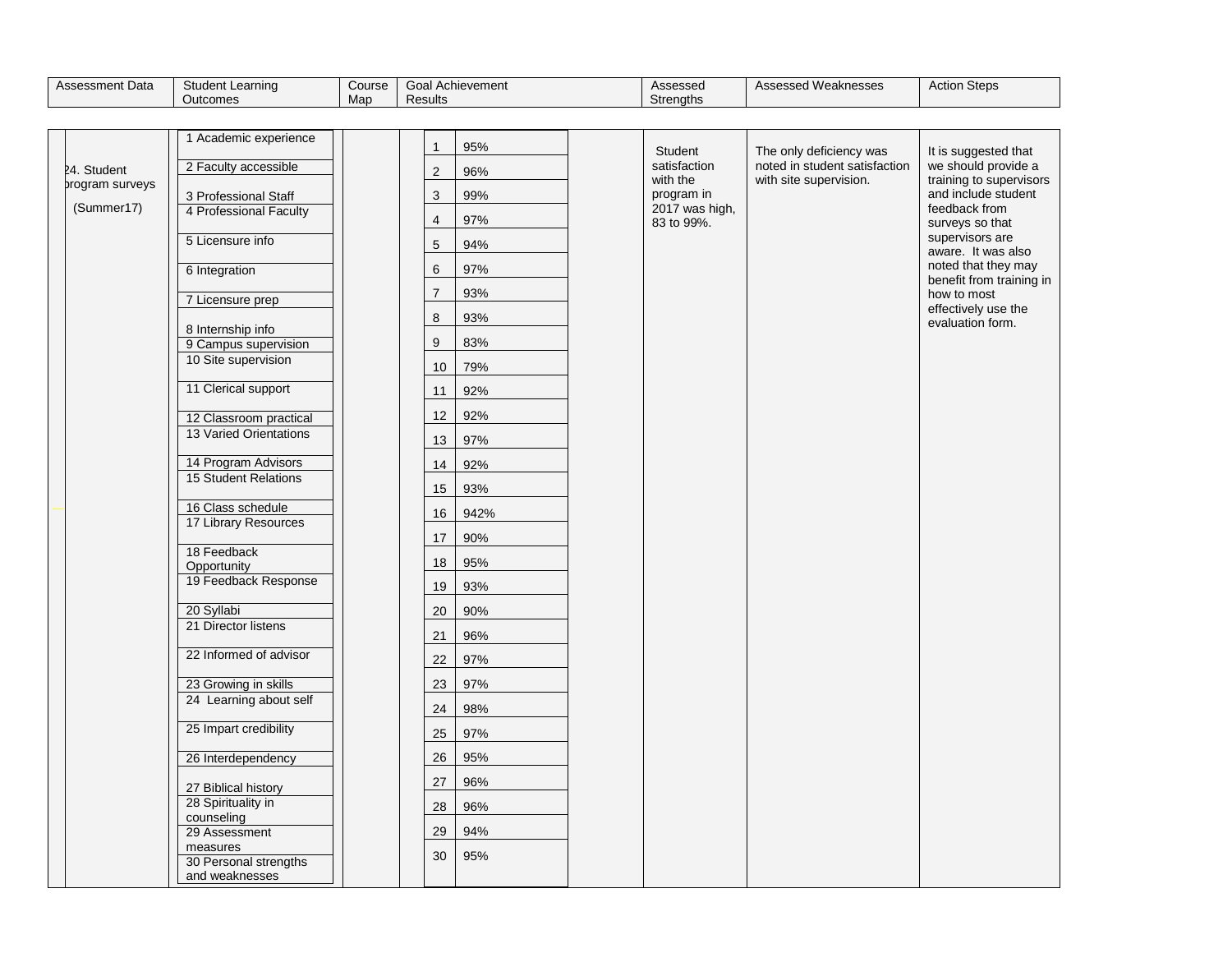| 31 Variety of theories                       | 31 | 94% |  |  |
|----------------------------------------------|----|-----|--|--|
| 32 Apply biblical texts                      | 32 | 87% |  |  |
| 33 Integrate<br>understanding                | 33 | 92% |  |  |
| 34 Intercultural issues                      | 34 | 95% |  |  |
| 35 Critical thinking<br>36 Build therapeutic | 35 | 96% |  |  |
| relationship                                 | 36 | 98% |  |  |
| 37 Diagnose and plan<br>treatment            | 37 | 89% |  |  |
| 38 Ethical dilemmas                          | 38 | 94% |  |  |
| 39 Work with couples                         | 39 | 85% |  |  |
| 40 Life long learner                         | 40 | 98% |  |  |
|                                              |    |     |  |  |